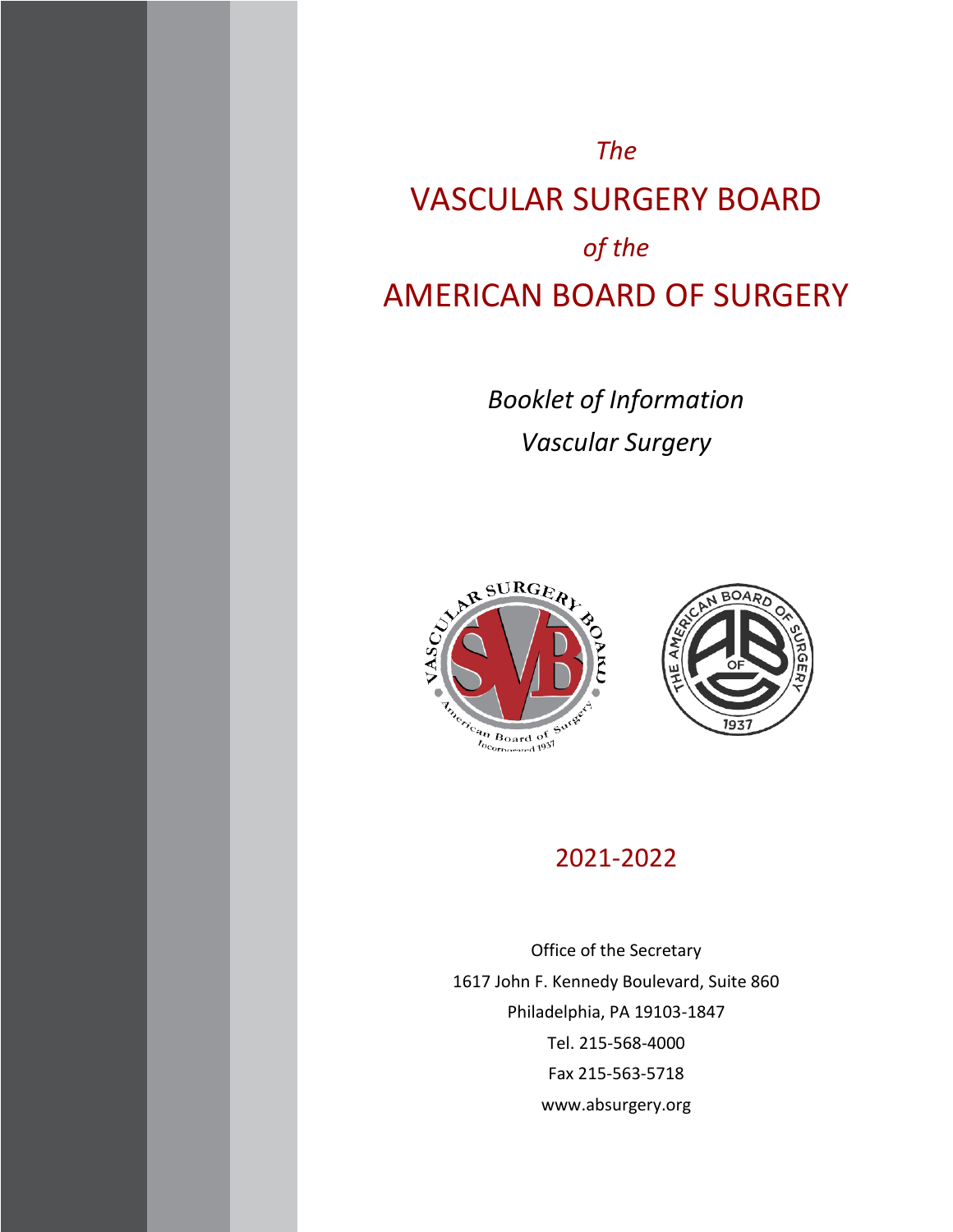

The Booklet of Information – Vascular Surgery is published by the Vascular Surgery Board of the American Board of Surgery (VSB-ABS) to outline the requirements for certification in surgery. Applicants are expected to be familiar with this information and bear ultimate responsibility for ensuring their training meets VSB-ABS requirements, as well as for acting in accordance with the VSB-ABS policies governing each stage of the certification process.

This edition of the booklet supersedes all previous publications concerning the policies, procedures and requirements for examination and certification in vascular surgery. The VSB-ABS, however, reserves the right to make changes to its fees, policies, procedures and requirements at any time. Applicants are encouraged to visit *[www.absurgery.org](http://www.absurgery.org/)* for the most recent updates.

**Admission to the certification process is governed by the policies and requirements in effect at the time an application is submitted and is at the discretion of the VSB-ABS.**

# TABLE OF CONTENTS

| II. REQUIREMENTS FOR CERTIFICATION  5       |  |
|---------------------------------------------|--|
| A. Exam Admissibility: 7-Year Limit  5      |  |
|                                             |  |
| C. Approved Training Pathways  5            |  |
| D. Undergraduate Medical Education 6        |  |
| E. Graduate Surgical Education  6           |  |
|                                             |  |
|                                             |  |
|                                             |  |
|                                             |  |
|                                             |  |
| H. Ethics and Professionalism Policy  7     |  |
|                                             |  |
|                                             |  |
|                                             |  |
| 3. Credit for Foreign Graduate Education  8 |  |
|                                             |  |
| 5. Reconsideration and Appeals 9            |  |
|                                             |  |

| III. EXAMINATIONS IN VASCULAR SURGERY 10          |
|---------------------------------------------------|
| A. The In-Training Examination (VSITE) 10         |
| B. The Qualifying Examination (QE)  10            |
|                                                   |
|                                                   |
| 3. Admissibility and Exam Opportunities  10       |
| 4. Examination Accommodations for Lactating       |
| Mothers and Other Medical Conditions  11          |
|                                                   |
| C. The Certifying Exam (CE)  11                   |
|                                                   |
| 2. Admissibility and Exam Opportunities  11       |
|                                                   |
|                                                   |
| 1. Exam Irregularities and Unethical Behavior. 12 |
|                                                   |
| IV. ISSUANCE OF CERTIFICATES AND                  |
| <b>CONTINUOUS CERTIFICATION 13</b>                |
|                                                   |
|                                                   |
| C. Revocation of Certificate 13                   |
|                                                   |
| A. Nominating Organizations  15                   |
| B. Current VSB-ABS Directors 15                   |
| C. Senior Members, Former Officers and            |
|                                                   |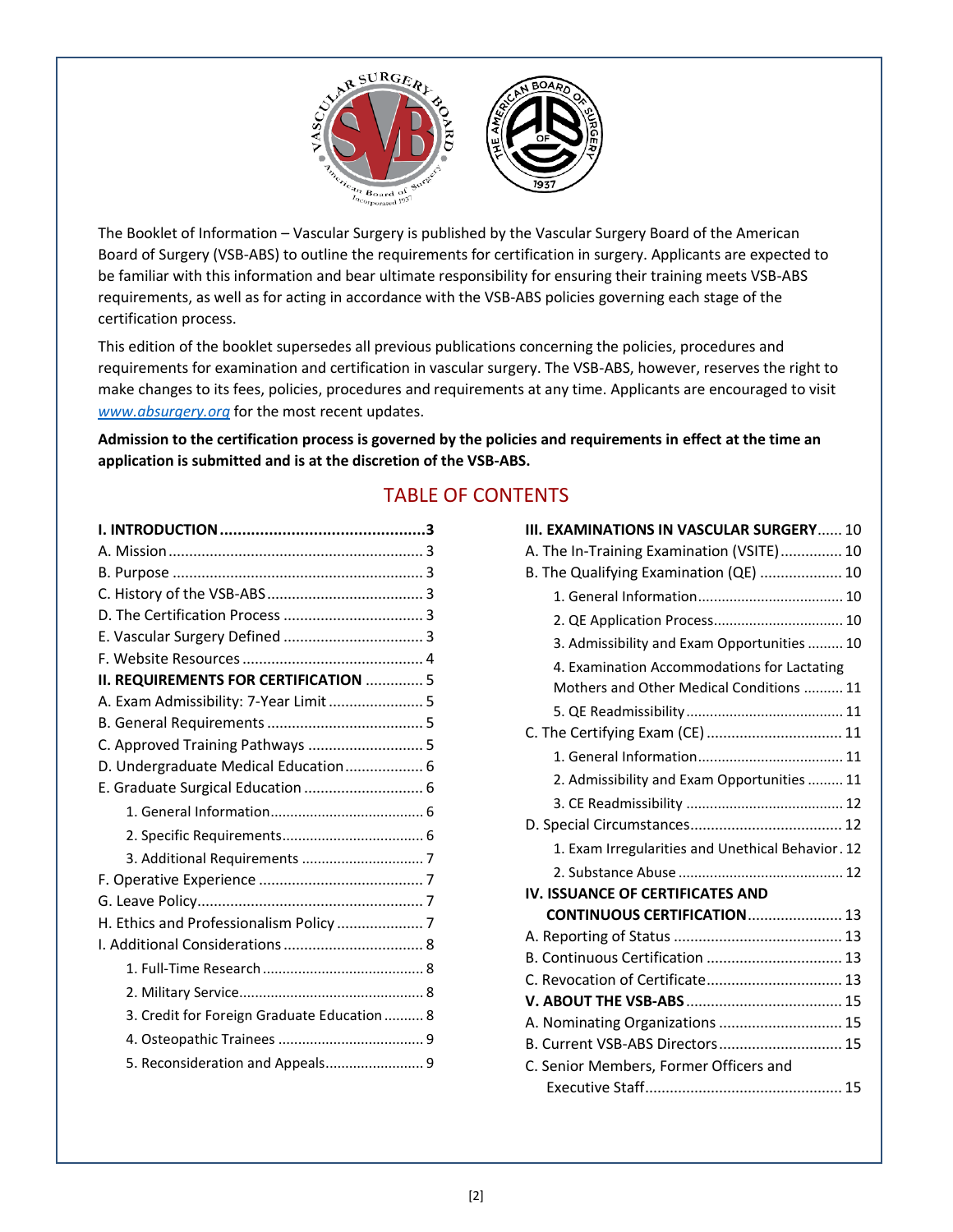# <span id="page-2-0"></span>I. INTRODUCTION

### <span id="page-2-1"></span>A. Mission

The American Board of Surgery serves the public and the specialty of surgery by providing leadership in surgical education and practice, by promoting excellence through rigorous evaluation and examination, and by promoting the highest standards for professionalism, lifelong learning, and the continuous certification of surgeons in practice.

#### <span id="page-2-2"></span>B. Purpose

The American Board of Surgery is a private, nonprofit, autonomous organization formed for the following purposes:

- To conduct examinations of acceptable candidates who seek certification or maintenance of certification by the board.
- To issue certificates to all candidates meeting the board's requirements and satisfactorily completing its prescribed examinations.
- To improve and broaden the opportunities for the graduate education and training of surgeons.

The ABS considers certification to be voluntary and limits its responsibilities to fulfilling the purposes stated above. Its principal objective is to pass judgment on the education, training and knowledge of broadly qualified and responsible surgeons and not to designate who shall or shall not perform surgical operations. It is not concerned with the attainment of special recognition in the practice of surgery. Furthermore, it is neither the intent nor the purpose of the board to define the requirements for membership on the staff of hospitals or institutions involved in the practice or teaching of surgery.

#### <span id="page-2-3"></span>C. History of the VSB-ABS

The movement for certification in vascular surgery began in the 1970s under the leadership of Dr. Edwin J. Wylie.

A Committee on Vascular Surgery was formed by the American Board of Surgery to investigate the issue, which met several times with representatives of the Society for Vascular Surgery and the International Society for Cardiovascular Surgery. In 1981, the ABS requested and received approval from the American Board of Medical Specialties (ABMS) to offer a certificate in vascular surgery.

The ABS offered a Certificate of Special Qualifications in vascular surgery as of 1982 and a Certificate of Added Qualifications in 1988. The Special Qualifications (practice) pathway was closed to new applicants in 1989, as the ABMS typically allows practice pathways to be open for only five years. Both certificates were issued through 1998 when the designations of "Added" and "Special" Qualifications were dropped and all certificates were designated as "Certification in Vascular Surgery."

The Vascular Surgery Board of the ABS was established in June 1998 with the support of the leading vascular surgery societies. Vascular surgery became a primary specialty of the ABS in July 2006; as of that date, certification in general surgery is no longer a prerequisite for certification in vascular surgery.

# **The VSB-ABS defines and oversees all requirements and processes related to vascular surgery certification.**

### <span id="page-2-4"></span>D. The Certification Process

The VSB-ABS considers certification to be based upon a process of education, evaluation and examination. The VSB-ABS requires the attestation of the vascular surgery program director that an applicant has completed an appropriate educational experience and attained a sufficiently high level of knowledge, clinical judgment and technical skills, as well as ethical standing, to be admitted to the certification process.

Individuals who believe they meet the VSB-ABS' educational, ethical and experience requirements may begin the certification process by applying for admission to the Vascular Surgery Qualifying Examination (QE). The application is reviewed and, if approved, the applicant is granted admission to the examination.

Upon successful completion of the Vascular Surgery QE, the applicant is considered a "candidate" for certification and granted the opportunity to take the Vascular Surgery Certifying Examination (CE). If the candidate is also successful at this examination, the candidate is deemed certified in vascular surgery.

It is not the intent or the role of the VSB-ABS to designate who shall or shall not perform surgical procedures or any category thereof. It is the view of the VSB-ABS that credentialing decisions are best made by locally constituted bodies based on an assessment of an applicant's extent of training, depth of experience, patient outcomes relative to peers, and certification status.

# <span id="page-2-5"></span>E. Vascular Surgery Defined

Vascular surgery encompasses the diagnosis and comprehensive, longitudinal management of disorders of the arterial, venous, and lymphatic systems, exclusive of the intracranial and coronary arteries. Diplomates in vascular surgery should have significant experience with all aspects of treating patients with all types of vascular disease, including diagnosis, medical treatment, and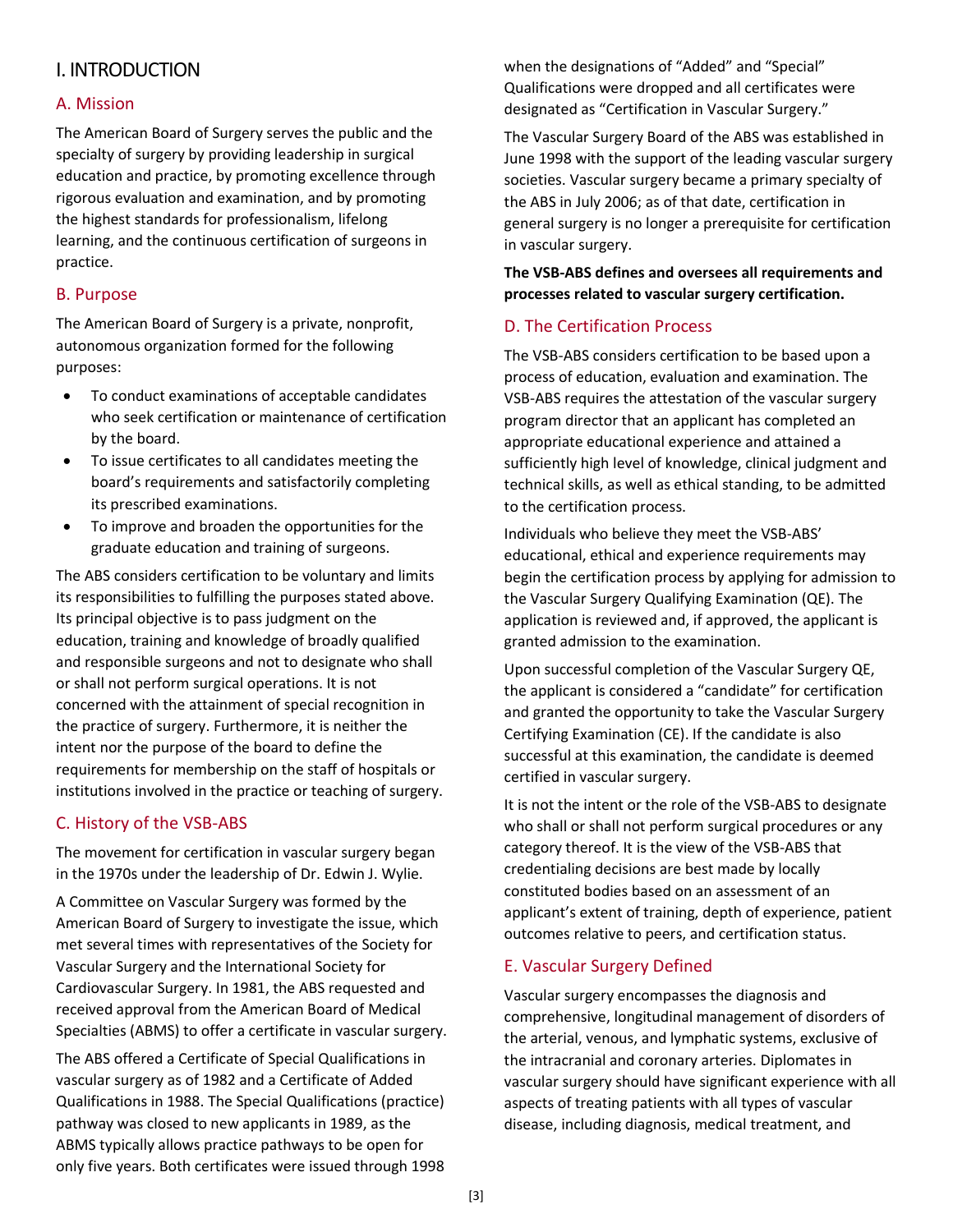reconstructive vascular surgical and endovascular techniques.

In addition, diplomates in vascular surgery should possess the advanced knowledge and skills to provide comprehensive care to patients with vascular disease; understand the needs of these patients; teach this information to others; provide leadership within their organizations; conduct or participate in research in vascular disorders; and demonstrate self-assessment of their outcomes.

The vascular surgeon must have advanced knowledge and experience with the management of vascular problems, including:

- 1. All elements of clinical evaluation, including noninvasive testing such as plethysmography, duplex ultra-sonography, magnetic resonance imaging, CT scans, angiography, and other diagnostic tests utilized in the diagnosis of vascular disease.
- 2. Comprehensive management of vascular disease to include screening and surveillance, medical management, drug therapy, risk factor management, and wound management including amputations, as well as other adjunctive procedures.
- 3. Indications and techniques relating to the open and endovascular treatment of vascular disorders, to include the entire spectrum of interventions used to treat vascular disorders, including such disorders as occlusive, aneurysmal and inflammatory disease, trauma, and neurovascular compressive syndromes involving the arteries and veins of the body (excluding the intracranial and coronary arteries). These include the aorta and its branches, as well as the arteries of the neck, pelvis, and upper and lower extremities, and the venous system.
- 4. The critical care of the vascular surgery patient.

#### <span id="page-3-0"></span>F. Website Resources

The ABS website, *[www.absurgery.org](file://///192.168.111.10/nfs/wp2/Exam%20Booklets/2019-2020/www.absurgery.org)*, is updated regularly and offers many resources for individuals interested in ABS certification. Potential applicants are encouraged to familiarize themselves with the website. Applicants should use the website to submit an application, check the application's status, update personal information, register for an examination, and view recent exam history.

In addition, the following policies are posted on the website. They are reviewed regularly and supersede any previous versions.

- *[Credit for Foreign Graduate Medical Education](http://www.absurgery.org/default.jsp?policycredforeignvs)*
- *[Early Specialization Program](http://www.absurgery.org/default.jsp?policyesp)* • *[Ethics and Professionalism](http://www.absurgery.org/default.jsp?policyethics)*
- *[Examination Admissibility](http://www.absurgery.org/default.jsp?policyexamlimits)*
- *[Examination of Persons with Disabilities](http://www.absurgery.org/default.jsp?policydisabilities)*
- *[Leave Policy](http://www.absurgery.org/default.jsp?policyvsleave)*
- *[Military Activation](http://www.absurgery.org/default.jsp?policymilitaryactivation)*
- *[Osteopathic Trainees Policy](http://www.absurgery.org/default.jsp?policyosteotrainees)*
- *[Privacy Policy](http://www.absurgery.org/default.jsp?policyprivacy)*
- *[Public Reporting of Status](http://www.absurgery.org/default.jsp?policyreportstatus)*
- *[Reconsideration and Appeals](http://www.absurgery.org/default.jsp?policyappeals)*
- *[Regaining Admissibility to Vascular Surgery](http://www.absurgery.org/default.jsp?policyreadmisallvs)  [Examinations](http://www.absurgery.org/default.jsp?policyreadmisallvs)*
- *[Representation of Certification Status](http://www.absurgery.org/default.jsp?policyrepofcert)*
- *[Revocation of Certificate](http://www.absurgery.org/default.jsp?policyrevocation)*
- *[Substance Abuse](http://www.absurgery.org/default.jsp?policysubabuse)*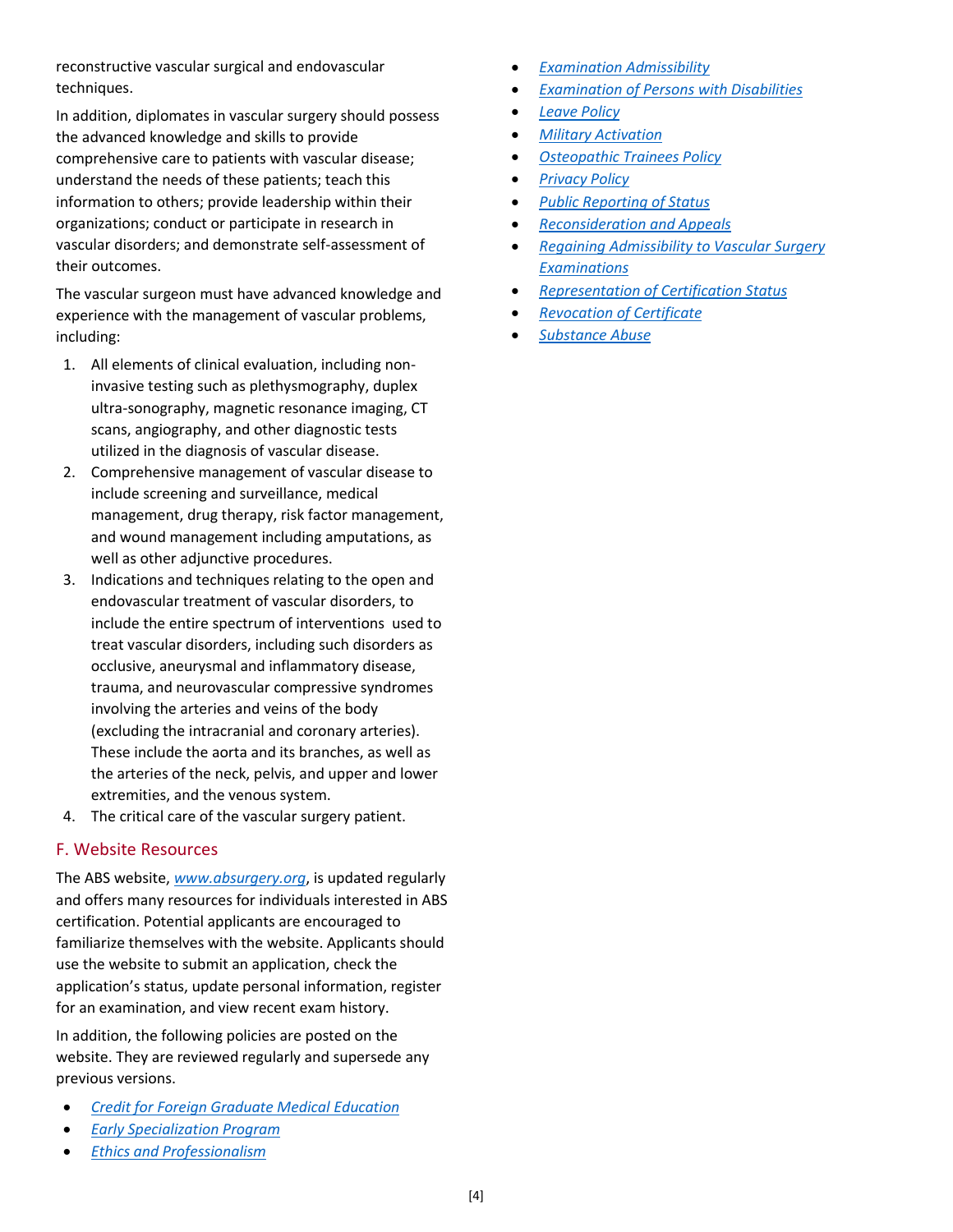# <span id="page-4-0"></span>II. REQUIREMENTS FOR CERTIFICATION

Admission to the certification process is governed by the requirements and policies in effect at the time of application. All requirements are subject to change.

# <span id="page-4-1"></span>A. Exam Admissibility: 7-Year Limit

Applicants for certification in vascular surgery who completed training in the 2012-2013 academic year or thereafter will have no more than seven academic years to achieve certification (i.e., pass both the QE and CE).

The seven-year period starts immediately upon completion of training. If individuals delay in applying for certification, or fail to take an examination in a given year, they will lose exam opportunities. Individuals are encouraged to begin the certification process immediately after training so they will have the full number of exam opportunities available to them.

If applicants are unable to become certified within seven years of completing training, they are no longer eligible for certification and must pursue a readmissibility pathway to re-enter the certification process. See Section III for further information.

# <span id="page-4-2"></span>B. General Requirements

Applicants for certification in vascular surgery must meet these general requirements:

- **Have demonstrated to the satisfaction of the program director** of a graduate medical education program in vascular surgery accredited by the Accreditation Council for Graduate Medical Education (ACGME) or Royal College of Physicians and Surgeons of Canada (RCPSC) that they have attained the level of qualifications required by the ABS. All phases of the graduate educational process must be completed in a manner satisfactory to the ABS.
- **Have an ethical, professional, and moral status** acceptable to the ABS.
- **Be actively engaged in the practice of vascular surgery** as indicated by holding admitting privileges to a surgical service in an accredited health care organization, or be currently engaged in pursuing additional graduate education in a component of vascular surgery or other recognized surgical specialty. An exception to this requirement is active military duty.
- **Hold a currently registered full and unrestricted license to practice medicine** in the United States or Canada when registering for the CE. A full and unrestricted medical license is not required to take the QE. **Temporary, limited, educational or institutional**

**medical licenses will not be accepted for the Certifying Exam**, even if the candidate is currently pursuing additional training.

• **Hold certification in Registered Physician in Vascular Interpretation® (RPVI®)** when registering for the CE.

An applicant must immediately inform the ABS of any conditions or restrictions in force on any active medical license he or she holds in any state or province. When there is a restriction or condition in force on any of the applicant's medical licenses, the ABS Diplomates and Surgeons in Practice Committee of the ABS will determine whether the applicant satisfies the above licensure requirement.

Rarely, the above requirements may be modified or waived by the ABS Credentials Committee if warranted by unique individual circumstances.

# <span id="page-4-3"></span>C. Approved Training Pathways

A primary certificate in vascular surgery took effect July 1, 2006, giving vascular surgery a board certification pathway independent of general surgery. Its significance as a standard of skill and knowledge in vascular surgery and with regard to credentialing for vascular surgery procedures remains the same.

With the primary certificate, an individual may complete any of these three pathways toward board certification in vascular surgery.

- **Independent (5+2) Pathway**: Traditional pathway of a five-year general surgery residency program accredited by the ACGME or RCPSC followed by two years in an accredited vascular surgery training program, leading to certification in both disciplines.
- **ESP (4+2) Pathway**: An early specialization program (ESP) accredited by the ACGME of four years of general surgery followed by two years of vascular surgery training at the same institution, leading to certification in both disciplines.
- **Integrated (0+5) Pathway**: A program accredited by the ACGME of five years of training in vascular surgery integrated with core surgical training at the same institution, leading to certification only in vascular surgery.

New vascular surgery programs approved by the ACGME are listed on the *[ACGME website](https://apps.acgme.org/ads/Public)*.

As of 2014, successful completion of the Surgical Principles Exam or General Surgery Qualifying Exam is no longer required to enter the vascular surgery certification process. However, graduates of independent and ESP pathways **must** have an approved application to the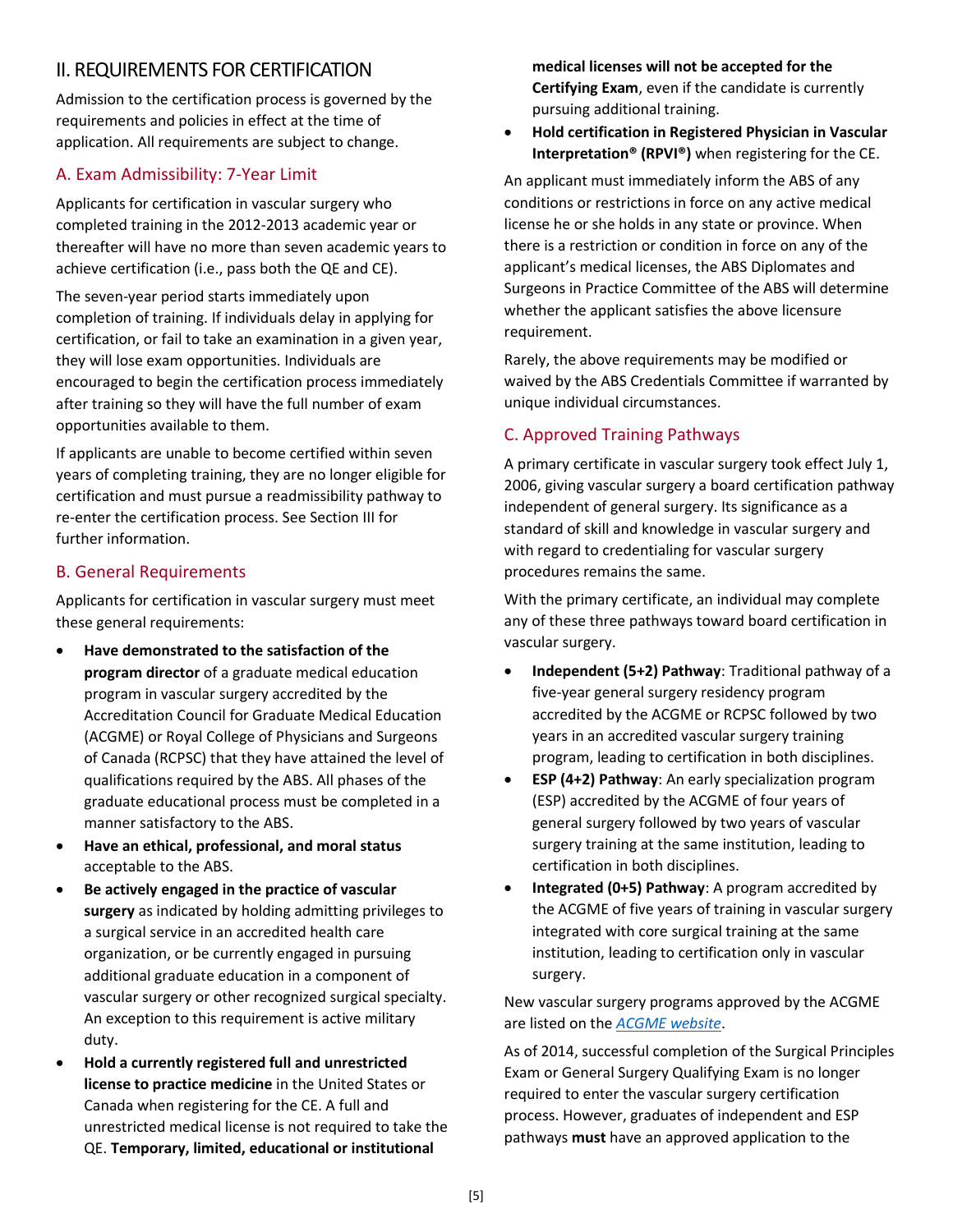General Surgery Qualifying Exam, meeting all application requirements.

Once the application is approved, individuals who wish to pursue both general surgery and vascular surgery certification may pursue these in whichever order they wish.

# <span id="page-5-0"></span>D. Undergraduate Medical Education

Applicants must have graduated from an accredited school of allopathic or osteopathic medicine in the United States or Canada.

Graduates of schools of medicine in countries other than the United States or Canada must present evidence of certification by the Educational Commission for Foreign Medical Graduates (ECFMG®).

# <span id="page-5-1"></span>E. Graduate Surgical Education

<span id="page-5-2"></span>1. General Information

The purpose of graduate education in vascular surgery is to provide the opportunity to acquire a broad understanding of human biology as it relates to vascular disorders, and the technical knowledge and skills appropriate to be applied by a specialist in vascular surgery. This goal can best be attained by means of a progressively graded curriculum of study and clinical experience under the guidance and supervision of senior vascular surgeons, which provides progression through increasing levels of responsibility for patient care up to the final one of complete management. Major operative experience and independent decision-making at the final stage of the program are essential components of surgical education. The VSB-ABS will not accept into the process of certification anyone who has not had such an experience in the specialty of vascular surgery, regardless of the number of years spent in educational programs.

The time required for the total educational process should be sufficient to provide adequate clinical experience for the development of sound surgical judgment and adequate technical skill. These requirements do not preclude additional desirable educational experience, and program directors are encouraged to retain residents in a program as long as is required to achieve the necessary level of performance.

The integration of basic sciences with clinical experience is considered to be superior to formal courses in such subjects. Accordingly, while recognizing the value of formal courses in the study of surgery and the basic sciences, the VSB-ABS will not accept such courses in lieu of any part of the required clinical years of surgical education.

The VSB-ABS may at its discretion require that a member of the VSB-ABS or a designated diplomate observe and report upon the clinical performance of an applicant before establishing admissibility to examination, or before awarding or renewing certification.

While training programs may develop their own vacation, illness and leave policies for residents, one year of approved training toward ABS requirements must be 52 weeks in duration and include at least 48 weeks of fulltime clinical activity. All time away from clinical activity of two days or more must be accounted for on the application for certification. (*See also II-G. Leave Policy.*)

<span id="page-5-3"></span>2. Specific Requirements

To be accepted into the certification process, applicants must have satisfactorily completed the following:

- **All phases of progressive graduate education in vascular surgery in a program in vascular surgery accredited by the ACGME or RCPSC**. (*See II-I-4. for policy regarding residents in osteopathic training programs.*)
- **Increasing levels of responsibility** during vascular surgery training, including serving as **chief resident for a 12-month period**. The term "chief resident" indicates that a resident has assumed ultimate responsibility for patient care under the supervision of the teaching staff and is the most senior resident/trainee involved with the direct care of the patient.
- **All vascular surgery training at no more than two programs**. For integrated programs, the **final two years** of vascular surgery training at the same institution. For independent programs, the **final 78 weeks** must be completed at the **same institution**. Individuals in independent programs must also have completed their general surgery residency at no more than three programs.
- **No fewer than 48 weeks of full-time clinical activity in each year** of the vascular surgery training program, regardless of the amount of operative experience obtained. The remaining four weeks of the year are considered non-clinical time that may be used for any purpose.
- *Averaging:* For integrated programs, the 48 weeks **may be averaged** over the first three years of residency, for a total of **144 weeks required in the first three years**, and over the last two years of residency, for a total of **96 weeks required in the last two years**. For independent programs, the 48 weeks **may be averaged** over the two years of training, for **96 weeks total**.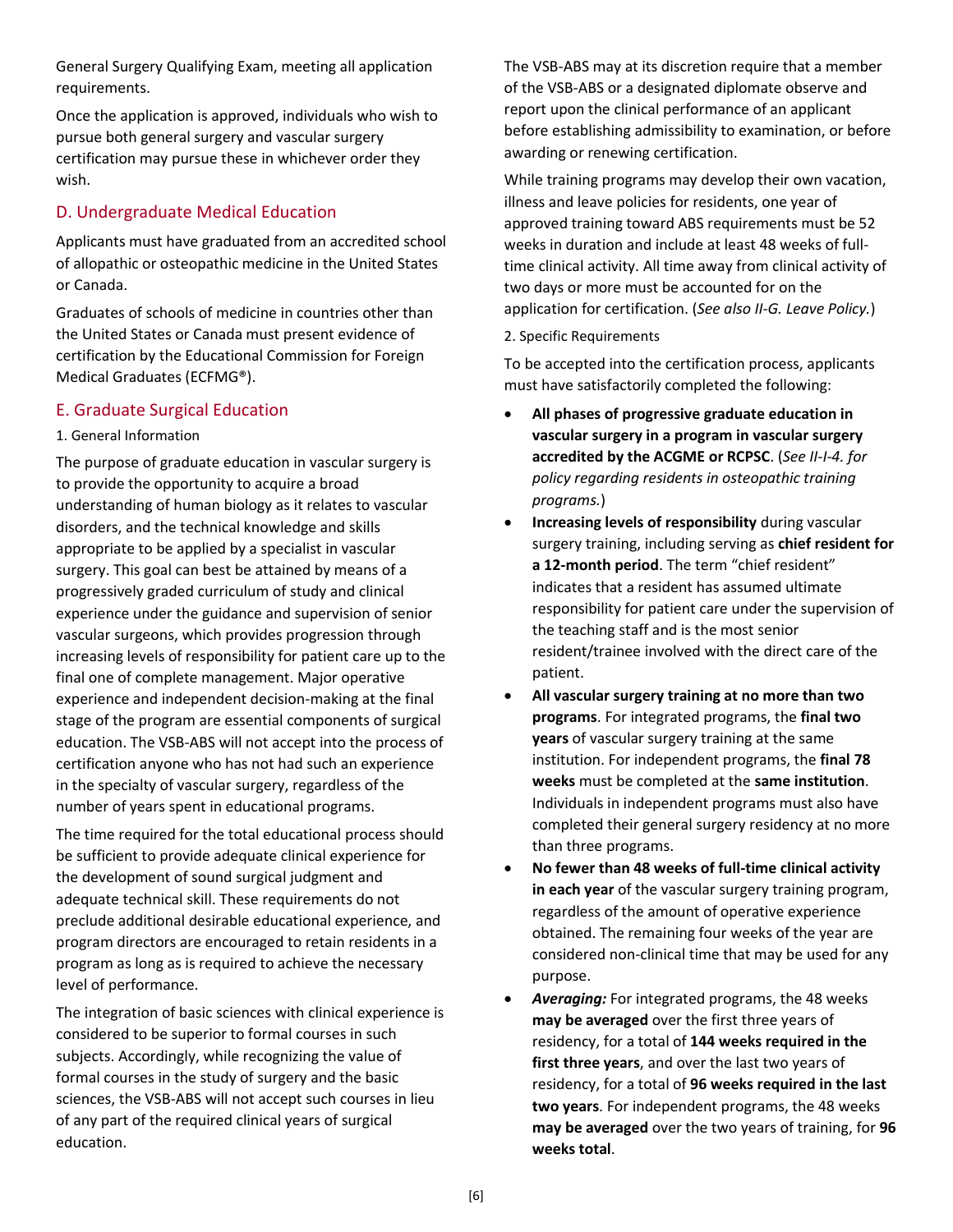- **The programs** *[Advanced Cardiovascular Life Support](http://cpr.heart.org/AHAECC/CPRAndECC/Training/HealthcareProfessional/AdvancedCardiovascularLifeSupportACLS/UCM_473186_Advanced-Cardiovascular-Life-Support-ACLS.jsp)* **(ACLS), and** *[Advanced Trauma Life Support](https://www.facs.org/quality-programs/trauma/atls)* **(ATLS®).** Applicants are not required to be currently certified in these programs; however documentation of prior successful certification must be provided with the application.
- <span id="page-6-0"></span>3. Additional Requirements
- Graduates of independent and ESP programs must have an **approved application to the General Surgery Qualifying Exam**. All application requirements must be met and it must be signed by the general surgery program director. The exam itself, however, does not need to be taken for vascular surgery certification.
- To be admissible to the Vascular Surgery Certifying Exam, candidates must have obtained *[Registered](https://www.apca.org/certifications-examinations/registered-physician-in-vascular-interpretation/)  [Physician in Vascular Interpretation®](https://www.apca.org/certifications-examinations/registered-physician-in-vascular-interpretation/)* **(RPVI®) certification**, and provide documentation of current or past certification when registering for the CE. The exam required for RPVI certification is now offered year-round, with official results posted the following week.

# <span id="page-6-1"></span>F. Operative Experience

- All applicants for certification must participate in **at least 250 major vascular reconstructions**. This experience should be relevant to the definition of vascular surgery set forth in Section I-E.
- For individuals who began integrated training in July 2015 or thereafter, a minimum of **40 cases in surgical critical care will be required**, with at least one in each of the seven categories: ventilatory management; bleeding (non-trauma); hemodynamic instability; organ dysfunction / failure; dysrhythmias; invasive line management and monitoring; and parenteral/enteral nutrition.

While the VSB-ABS requires broad experience in all essential areas of vascular surgery, it does not require a specific number of procedures within each content area.

Applicants must submit a report that tabulates their operative experience during vascular surgery training. Cases must be from the applicant's vascular surgery residency or fellowship and verified by the program director. Applicants must also indicate their level of responsibility (e.g., surgeon chief year, surgeon junior years, teaching assistant, first assistant) as applicable for the procedures listed.

Applicants may claim credit as "surgeon chief year" or "surgeon junior years" only when they have actively participated in making or confirming the diagnosis, selecting the appropriate operative plan, and

administering pre-operative and postoperative care. Additionally, they must have personally performed either the entire operative procedure or the critical parts thereof and participated in postoperative follow-up. All of the above must be accomplished under appropriate supervision.

When previous personal operative experience justifies a teaching role, residents may act as teaching assistants and list such cases during the fourth and fifth year only. Applicants may claim credit as teaching assistant only when they have been present and scrubbed and acted as assistant to guide a more junior trainee through the procedure. Applicants may not claim credit both as surgeon (surgeon chief or surgeon junior) and teaching assistant.

# <span id="page-6-2"></span>G. Leave Policy

Effective as of the 2021-2022 academic year and thereafter, as allowed by their programs, residents may take documented leave to care for a new child, whether for the birth, the adoption, or placement of a child in foster care; to care for a seriously ill family member (partner, child, or parent); to grieve the loss of a family member (partner, child or parent); or to recover from the resident's own serious illness. The ABS will accept:

- For integrated programs (0+5), a total of **140 weeks in the first three years** and **92 weeks in the last two years**.
- For independent programs (5+2), **94 weeks in the two years** of vascular surgery training.\*

(\*) The policy for vascular surgery fellowship programs is currently being re-evaluated, as of Oct. 2021. Additional information on changes to the fellowship leave policy is forthcoming.

All other arrangements beyond the standard family leave described above require **prior written approval** from the ABS. Such requests may only be made by the program director and must be sent in writing by mail or fax (no emails) to the ABS office. Requests should include a complete schedule of the resident's training with calendar dates, including all leave time. (*Se[e Leave Policy](http://www.absurgery.org/default.jsp?policyvsleave) on our website for more details.*)

# <span id="page-6-3"></span>H. Ethics and Professionalism Policy

The VSB-ABS believes that certification in surgery carries an obligation for ethical behavior and professionalism in all conduct. The exhibition of unethical or dishonest behavior or a lack of professionalism by an applicant, examinee or diplomate may therefore cause the cancellation of examination scores; prevent the certification of an individual, or result in the suspension or revocation of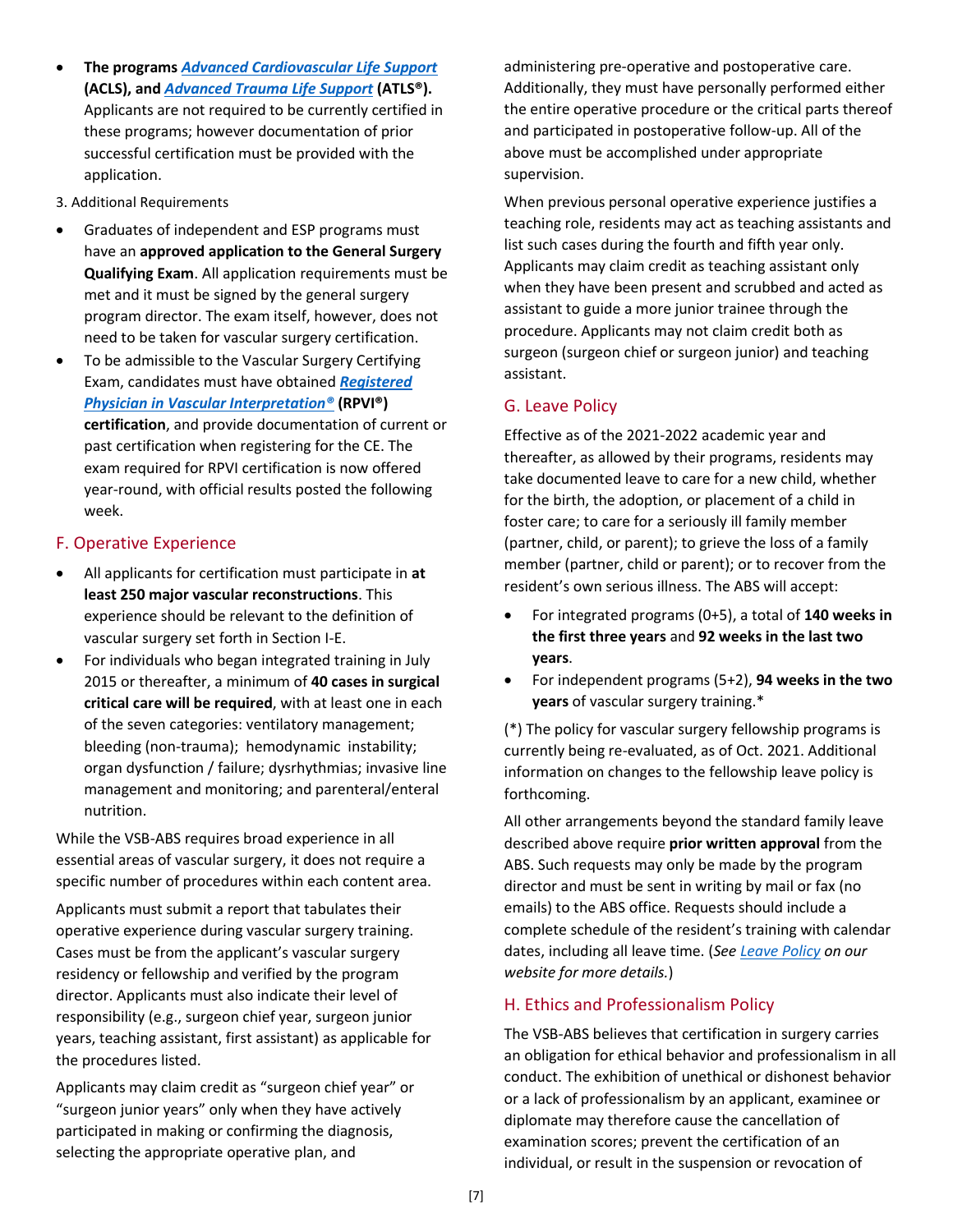certification at any subsequent time; and/or result in criminal charges or a civil lawsuit. All such determinations shall be at the sole discretion of the ABS.

Unethical and unprofessional behavior is denoted by any dishonest behavior, including cheating; lying; falsifying information; misrepresenting one's educational background, certification status and/or professional experience; and failure to report misconduct. Individuals exhibiting such behaviors may have their exam scores canceled; be permanently barred from taking ABS examinations; be permanently barred from certification; reported to state medical boards; and/or legally prosecuted under state or federal law, including theft, fraud and copyright statutes.

Unethical behavior is specifically defined by the ABS to include the disclosure, publication, reproduction or transmission of ABS examinations, in whole or in part, in any form or by any means, verbal or written, electronic or mechanical, for any purposes. This also extends to sharing examination information or discussing an examination while still in progress. Unethical behavior also includes the possession, reproduction or disclosure of materials or information, including examination questions or answers or specific information regarding the content of the examination, before, during or after the examination. This definition specifically includes the recall and reconstruction of examination questions by any means; such efforts may also violate federal copyright law.

All applicants, examinees, or diplomates must fully cooperate in any ABS investigation into the validity, integrity or security of ABS examinations. All ABS examinations are copyrighted and protected by law; the ABS will prosecute violations to the full extent provided by law and seek monetary damages for any loss of examination materials. (*See also III-D-2. Examination Irregularities.*)

Possession of a currently valid, full and unrestricted state medical license is an absolute requirement for certification. If a state medical license after final decision is probated, restricted, suspended, or revoked, this will trigger a review by the ABS Diplomates and Surgeons in Practice Committee at its next meeting. The committee will review the action, and determine if any action is required in regard to the diplomate's certificate in surgery. Normally the state action will be duplicated in regard to the certificate, but the committee after review may choose at its discretion to adopt either a more lenient or more stringent condition on the certificate if warranted by the nature of the disciplinary infraction. (*See also IV-C. Revocation of Certificate.*)

#### <span id="page-7-0"></span>I. Additional Considerations

#### <span id="page-7-1"></span>1. Full-Time Research

For individuals in integrated programs, no more than 26 weeks of residency may be devoted to research. For individuals in independent programs, no more than 10% of the total required vascular surgical experience may be devoted to research. Any research time beyond 10% requires prior ABS approval.

#### <span id="page-7-2"></span>2. Military Service

Credit will not be granted toward the requirements of the VSB-ABS for service in the U.S. Armed Forces, the U.S. Public Health Service, the National Institutes of Health or other governmental agencies unless the service was as a duly appointed resident in an accredited program in surgery.

<span id="page-7-3"></span>3. Credit for Foreign Graduate Education

The VSB-ABS does not grant credit directly to residents for surgical education outside the U.S. or Canada. The VSB-ABS will consider granting partial credit for foreign graduate medical education to a resident in a U.S. vascular surgery residency program accredited by the ACGME, but **only upon request of the program director**. Preliminary evaluations will not be provided before enrollment in a residency program, either to a resident or program director. Credit for foreign training is not available to residents in independent vascular surgery programs.

The program director is the primary judge of the resident's proficiency level and should make the request for credit only after having observed the individual as a junior resident for **at least 26 weeks** to ascertain that clinical performance is consistent with the level of credit requested. If a resident is felt to be a candidate for credit, he or she should normally begin residency at the **PGY-2 or PGY-3** level so that the appropriate level of clinical skills can be assessed.

**Residents will be required to take the Vascular Surgery In-Training Exam (VSITE) and/or ABS In-Training Exam (ABSITE®) before credit may be requested**. Program directors should contact the ABS coordinator to ascertain which exam(s) would be most appropriate based on the individual's prior training. The resident's scores should be consonant with the level of credit requested by the program director.

Credit for foreign training may be granted in lieu of the first or second clinical years of residency, and rarely the third. Credit is never given for the fourth or fifth clinical years, which must be completed satisfactorily in an accredited U.S. program. Program directors who wish to advance residents to senior levels (PGY-4) must have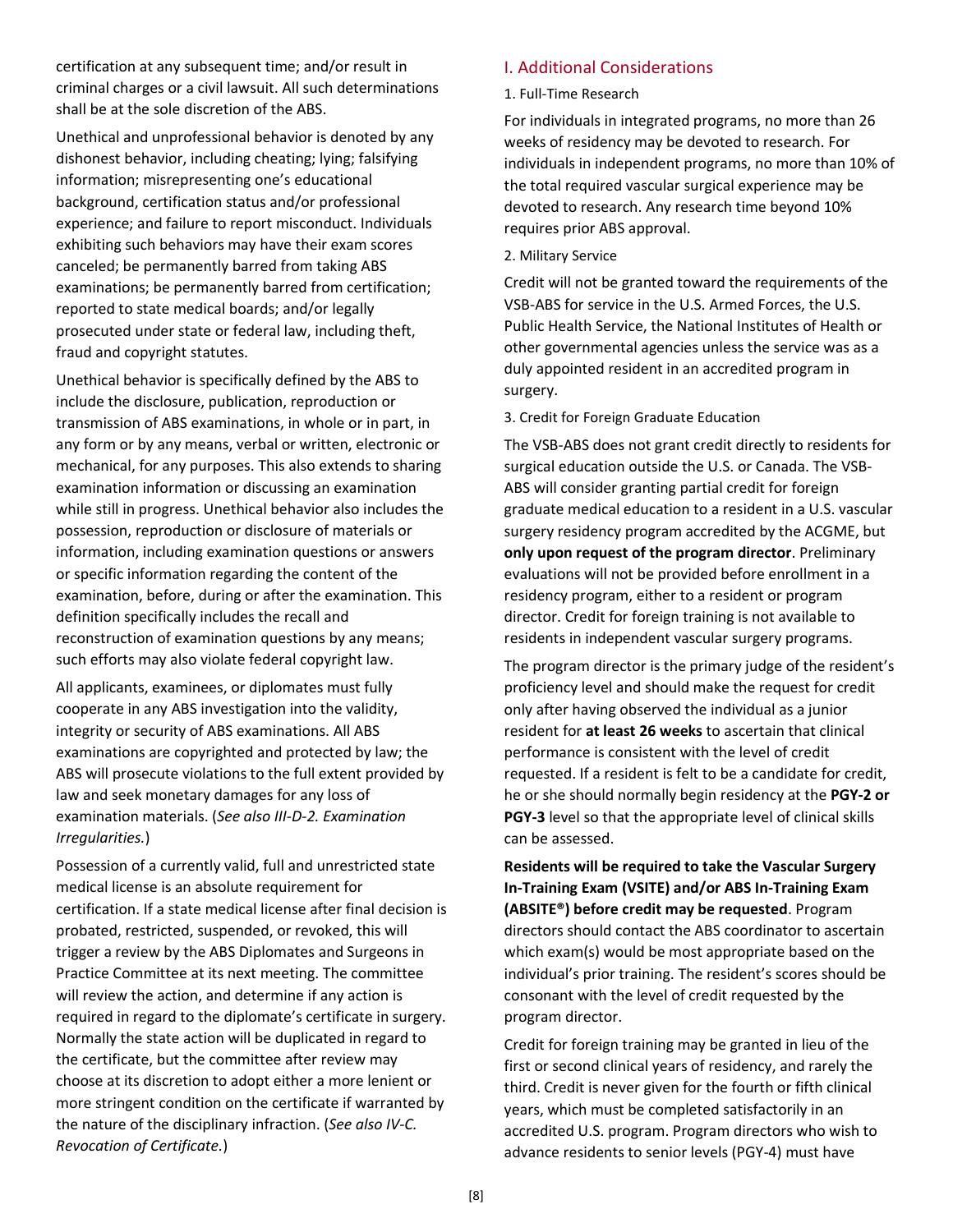obtained ABS approval prior to beginning the PGY-4 year; otherwise credit for these years will be denied.

**The granting of credit is not guaranteed**. If the resident moves to another program, the credit is **not transferable** and must be requested by the resident's new program director after a new period of evaluation.

**All requests for credit and related inquiries must come from the program director** and be sent in writing by letter or fax (no emails). **Requests will not be approved unless all required documentation is submitted**. Requests for more than one year of credit, which require approval of the ABS Diplomates and Surgeons in Practice Committee, must be submitted **by March 15**, to provide program directors with a decision by May 1. Program directors will be notified of credit decisions by letter from the ABS executive director. (*Se[e Credit for Foreign Graduate](http://www.absurgery.org/default.jsp?policycredforeignvs)  [Education](http://www.absurgery.org/default.jsp?policycredforeignvs) on our website for full policy, including all required documentation*.)

#### **Canadian Residents**

No credit for postgraduate surgical education outside the U.S. and Canada will be granted to applicants who complete a Canadian program. Such applicants must have completed all general surgery and vascular surgery training in programs accredited by the RCPSC or ACGME.

For independent (5+2) trainees, a minimum of 52 weeks of rotations related to vascular surgery must have been completed during general surgery residency. Canadian applicants should also make certain that any "block rotations" will meet VSB-ABS requirements. All applicants from Canadian programs must comply with ABS requirements for certification.

#### **International Rotations**

The VSB-ABS will accept in certain circumstances rotations outside the U.S. or Canada toward its integrated vascular surgery residency training requirements. If program directors wish to credit training abroad toward ABS requirements, they must fully justify the reasons for it and receive approval for such training in advance. No such rotations will be permitted in the first (PGY-1) or last (PGY-5) year of residency training. Rotations must be at least four weeks in duration to be considered for credit.

To request approval for an international rotation, a letter should be sent by mail or fax (no emails) to both the ABS and the Review Committee for Surgery, signed by both the program director and the designated institutional official (DIO). The program will receive separate approval letters; both must be received prior to implementation of the international rotation. See *[International Training](http://www.absurgery.org/default.jsp?certintlgraduates)* on our

website for further details regarding rotation criteria and information to be included in the request for credit.

#### <span id="page-8-0"></span>4. Osteopathic Trainees

The ABS established in 2015 a policy regarding the entry of osteopathic surgical residents into the ABS certification process, in light of the Single GME Accreditation System.

For integrated vascular surgery training, these residents will be required to complete at a minimum the last three years of vascular surgery residency (PGY 3-5) in an ACGME-accredited vascular surgery residency program.

To be eligible for ABS certification in vascular surgery through the independent pathway, osteopathic surgical residents must have successfully completed at least the last three years of general surgery residency (PGY 3-5) in an ACGME-accredited general surgery residency program, prior to completing an ACGME-accredited vascular surgery fellowship. The fellowship must be accredited by the ACGME for the entire duration of training. (*See [Osteopathic Trainees](http://www.absurgery.org/default.jsp?policyosteotrainees) on our website for full policy.*)

<span id="page-8-1"></span>5. Reconsideration and Appeals

The VSB-ABS may deny or grant an applicant or candidate the privilege of examination whenever the facts in the case are deemed by the ABS to so warrant.

Applicant and candidate requests for reconsideration, the first step, must be made in writing to the ABS office within 90 days of receipt of notice of the action in question.

For additional information, please contact the Board office.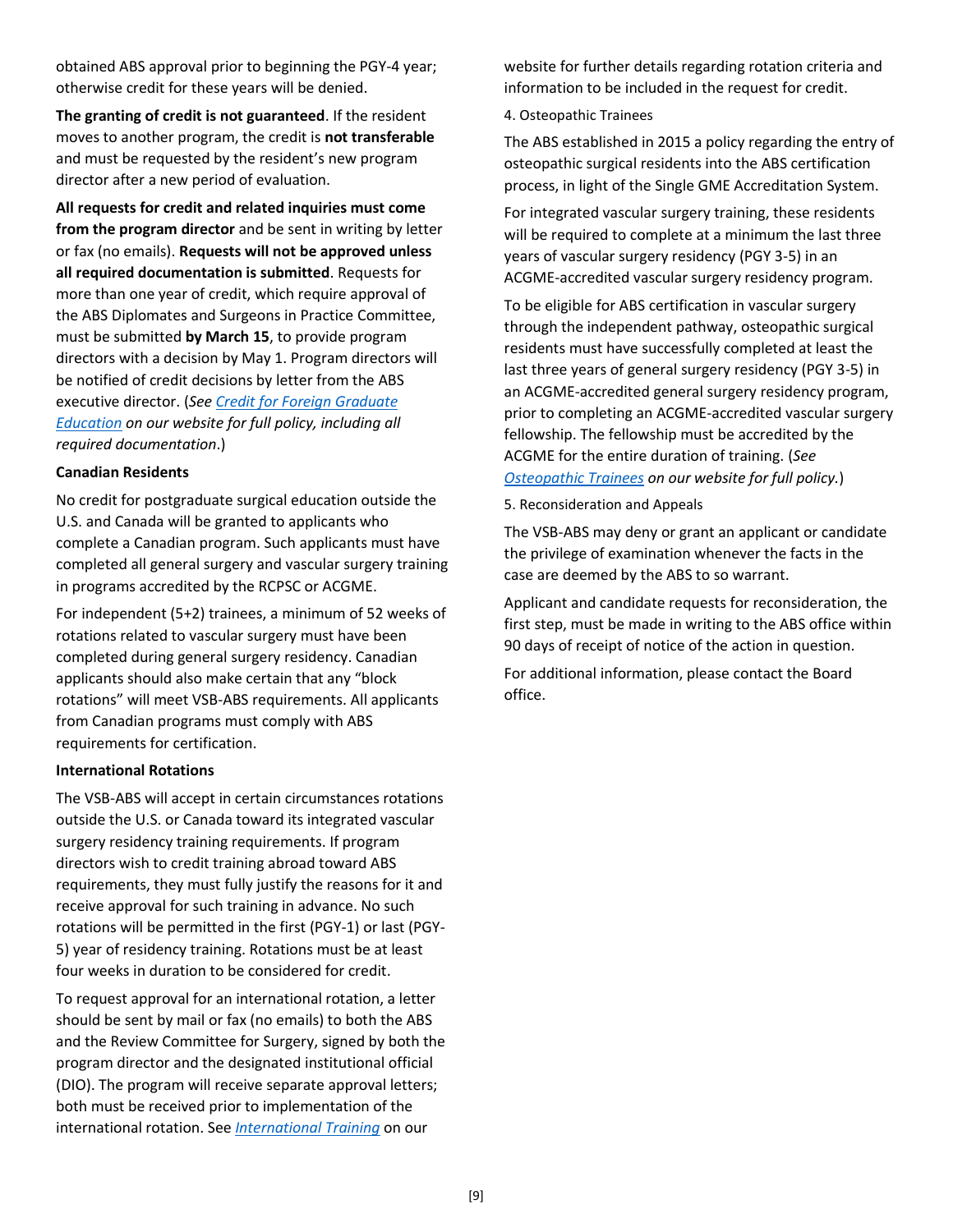# <span id="page-9-0"></span>III. EXAMINATIONS IN VASCULAR SURGERY

Vascular surgery examinations are developed by committees consisting of VSB-ABS directors and experienced diplomates nominated to serve as examination consultants. All are required to hold current, time-limited certificates and participate in the ABS Continuous Certification Program. Neither VSB-ABS directors nor consultants receive any remuneration for their services. All ABS examinations are protected under federal copyright law.

# <span id="page-9-1"></span>A. The In-Training Examination (VSITE)

The Vascular Surgery In-Training Examination is offered annually to ACGME-accredited vascular surgery training programs to measure residents' progress in their knowledge of vascular surgery.

The VSITE includes content on both core surgery and vascular surgery, and all examinees are required to take **all content**. The VSITE is a five-hour, web-based examination containing approximately 200 multiple-choice questions designed to measure the progress attained by trainees in their knowledge of vascular surgery. The VSITE is solely meant to be used by program directors as an evaluation instrument in assessing residents' progress and results of the examination are released to program directors only. Score reports will not be released to residents. The VSITE is not available to residents on an individual basis and is **not required by the VSB-ABS for certification**.

The VSB-ABS reserves the right to withhold participation by an institution where in prior years there were suspicions of improper use, unacceptable test administration, or irregular behavior by residents taking the examination.

# <span id="page-9-2"></span>B. The Qualifying Examination (QE)

<span id="page-9-3"></span>1. General Information

The Vascular Surgery QE is a six-hour, computer-based examination offered once per year by the VSB-ABS. The examination consists of approximately 250 multiple-choice questions designed to assess an applicant's knowledge of core surgery and vascular surgery. Information regarding examinatio[n dates and fees,](http://www.absurgery.org/default.jsp?examdeadlines) as well as a[n examination](http://www.absurgery.org/xfer/VS-ITE-QE-RECERT.pdf)  [content outline](http://www.absurgery.org/xfer/VS-ITE-QE-RECERT.pdf) (pdf), is available from our website.

Results are posted on the ABS website approximately four to six weeks after the exam. Examinees' results are also reported to the director of the program in which they completed their final year of training.

<span id="page-9-4"></span>2. QE Application Process

Individuals who believe that they meet the requirements for certification in vascular surgery may apply for the

Vascular Surgery QE and have their applications evaluated. If approved, they will be admitted to the examination process.

Applicatio[n instructions](http://www.absurgery.org/default.jsp?app_vqe_inst) and the online application process are available from the ABS website. The individual who served as the applicant's program director during training must attest that all information supplied by the applicant is accurate.

#### **An application will not be approved unless:**

- Every rotation completed during training is listed separately and consecutively.
- All time away from training of two days or more for vacation, medical leave, etc., is reported accurately.
- Documentation of current or past certification in ACLS and ATLS is provided.
- For applicants who completed an independent or ESP program, an approved application to the General Surgery Qualifying Exam is on file.
- For applicants who trained in more than one program, documentation of satisfactory completion for all years in each program is provided.
- For international medical graduates, a copy of their ECFMG certificate is provided.

The acceptability of an applicant does not depend solely upon completion of an approved program of education, but also upon information received by the ABS regarding professional maturity, surgical judgment, technical capabilities and ethical standing.

<span id="page-9-5"></span>3. Admissibility and Exam Opportunities

An individual will be considered admissible to the Vascular Surgery QE only when all requirements of the ABS currently in force at the time of application have been satisfactorily fulfilled, including acceptable operative experience and the attestation of the program director regarding the applicant's surgical skills, ethics and professionalism. In addition, please note the following:

- Individuals will have **no more than seven academic years** following training to complete the certification process (i.e., passing both the QE and CE).
- The seven-year period **begins upon completion of training**, not when an individual's application is approved. If applicants delay in initiating the certification process after training, they will lose opportunities to take and pass the QE.
- Once an application is approved, applicants will be granted a maximum of **four opportunities within a four-year period** to pass the QE, providing they applied for certification immediately after training. A new application is not required during this period.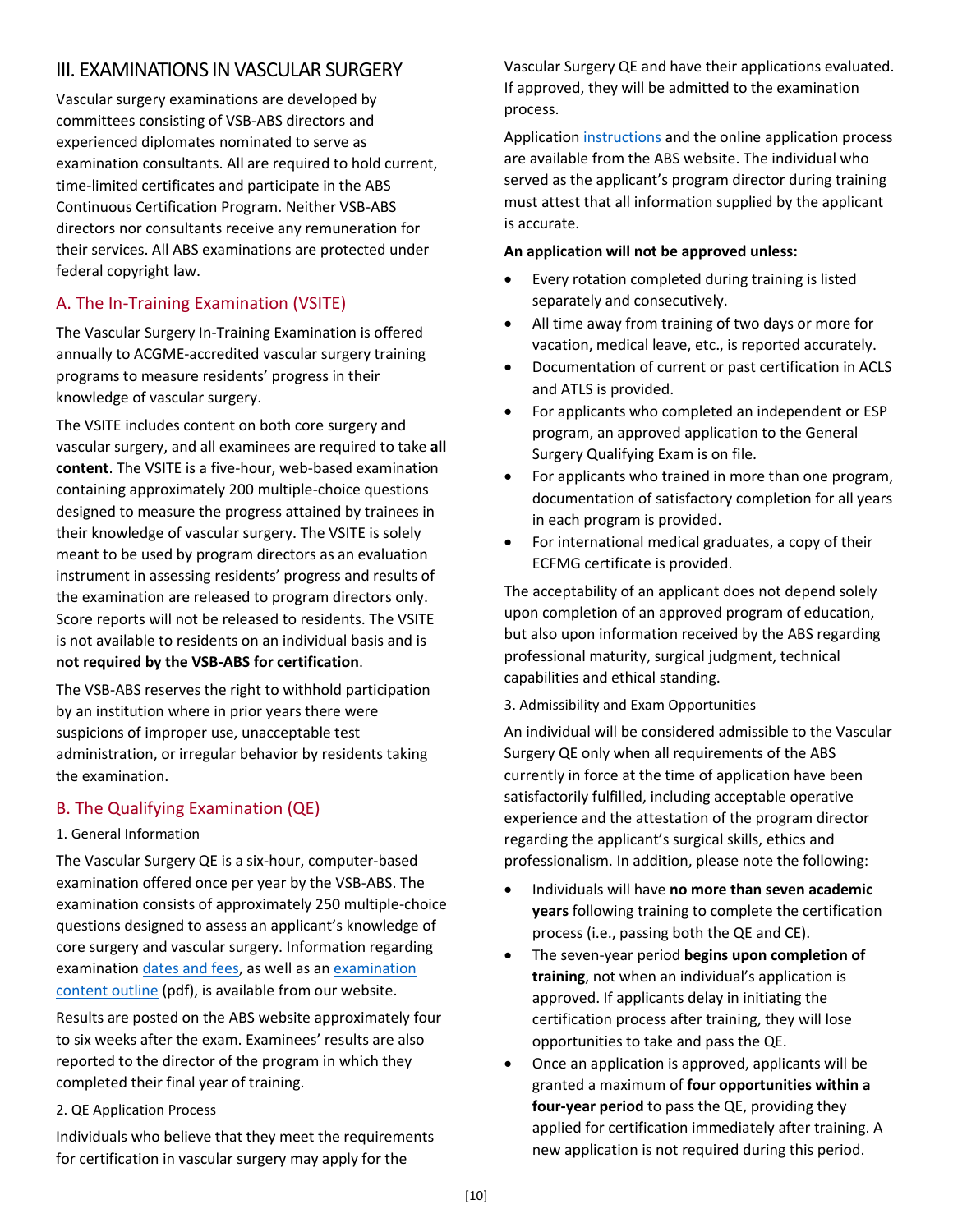If the applicant chooses not to take the examination in a given year, this is considered a lost opportunity as the **four-year limit is absolute**.

Applicants who exceed the above limits will lose admissibility to the ABS certification process and must fulfill a readmissibility pathway if they still wish to pursue certification.

<span id="page-10-0"></span>4. Examination Accommodations for Lactating Mothers and Other Medical Conditions

In support of candidates, ABS will work with Pearson VUE to try to accommodate requests for accommodations for lactating mothers. Pearson VUE has specific designated centers that are able to offer such accommodations, and these locations fill up on a first come, first served basis. ABS has no control over these accommodations.

To maximize options for a nursing mother to have access to a private space at a test center in order to express breast milk during an exam, requests should be submitted no later than 30 days prior to the applicant's exam date. However, we strongly recommend including the request with the mailed application materials. Private space is provided on a first come, first served basis and is subject to test center availability. This may require a candidate to travel to a more distant center with an available private space.

Please see our [Examination Accommodations policy](http://www.absurgery.org/default.jsp?policyaccommodations) for full details and to access the request form.

<span id="page-10-1"></span>5. QE Readmissibility

Individuals who are no longer admissible to the Vascular Surgery QE may regain admissibility through a pathway by which an individual acquires and demonstrates additional surgical knowledge. For details, please *se[e Regaining](http://www.absurgery.org/default.jsp?policyreadmisallvs)  [Admissibility to Vascular Surgery Examinations](http://www.absurgery.org/default.jsp?policyreadmisallvs)* on our website.

#### **Time Limitations**

If an individual has not actively pursued admissibility or readmissibility to the ABS certification process within 10 years after completion of residency, he or she will be required to re-enter formal residency training for PGY-4 and PGY-5 level training in a program accredited by the ACGME or RCPSC to regain admissibility.

#### <span id="page-10-2"></span>C. The Certifying Exam (CE)

#### <span id="page-10-3"></span>1. General Information

The Vascular Surgery Certifying Examination is an oral examination consisting of three 30-minute sessions conducted by teams of two examiners that evaluates a candidate's clinical skills in organizing the diagnostic evaluation and management of common problems in

vascular surgery. It is the final step toward certification in surgery.

The CE is designed to assess a candidate's surgical judgment, clinical reasoning skills and problem-solving ability. Technical details of operations may also be evaluated, as well as issues related to a candidate's ethical and humanistic qualities.

The exam is held annually in a major U.S. city. It is conducted by members of the VSB-ABS and other nationally recognized experts in vascular surgery. All examiners are active in the practice of surgery, hold current, time-limited certificates, and participate in the ABS Continuous Certification Program. The ABS makes every effort to avoid conflicts of interest between candidates and their examiners.

Exam results are posted on the ABS website within one week after the final day of the exam. Examinees' results are also reported to the director of the program in which they completed their final year of training.

If successful on this examination, the candidate is deemed certified in vascular surgery by the VSB-ABS.

<span id="page-10-4"></span>2. Admissibility and Exam Opportunities

To register for the CE, a candidate must have successfully completed the QE and **hold a full and unrestricted license** to practice medicine in the United States or Canada and provide evidence of this to the ABS office. The license must be valid through the date of the examination. The candidate must also provide evidence of current or past **RPVI certification**.

In addition:

- Individuals will be granted a maximum of **three opportunities within a three-year period** to pass the CE, immediately following successful completion of the QE.
- If a candidate chooses not to take the exam in a given year, this is considered a lost opportunity as the **threeyear limit is absolute**.

All of the limits outlined above are absolute; exceptions will only be made for active duty military service outside the United States. Candidates are strongly encouraged not to delay taking the CE for the first time, as such delays may adversely affect performance.

Candidates who exceed the above limits will lose admissibility to the ABS certification process and must fulfill a readmissibility pathway if they still wish to pursue certification.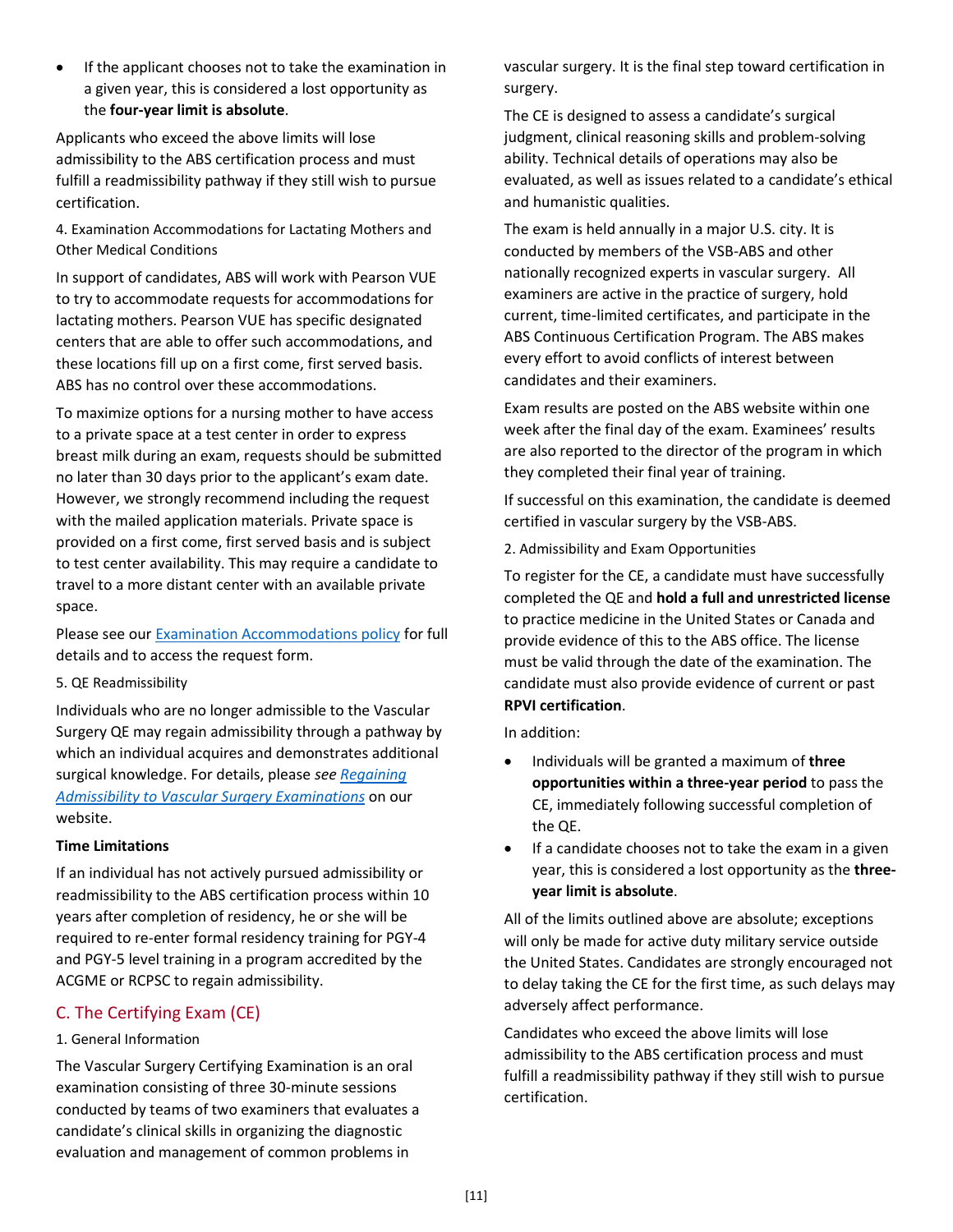#### <span id="page-11-0"></span>3. CE Readmissibility

Individuals who are no longer admissible to the Vascular Surgery CE may regain admissibility through a pathway by which an individual acquires and demonstrates additional surgical knowledge. For details, please *se[e Regaining](http://www.absurgery.org/default.jsp?policyreadmisallvs)  [Admissibility to Vascular Surgery Examinations](http://www.absurgery.org/default.jsp?policyreadmisallvs)* on our website.

#### <span id="page-11-1"></span>D. Special Circumstances

<span id="page-11-2"></span>1. Exam Irregularities and Unethical Behavior

Examination irregularities, i.e., cheating in any form, or any other unethical behavior by an applicant, examinee or diplomate may result in the barring of the individual from examination on a temporary or permanent basis, the denial or revocation of a certificate, and/or other appropriate actions, up to and including legal prosecution. Determination of sanctions for irregular or unethical behavior will be at the sole discretion of the ABS. (*See also II-H. Ethics and Professionalism*.)

#### <span id="page-11-3"></span>2. Substance Abuse

Applicants with a history of substance abuse will not be admitted to any examination unless they present evidence satisfactory to the ABS that they have successfully completed the program of treatment prescribed for their condition and are currently compliant with a monitoring program documenting continued abstinence.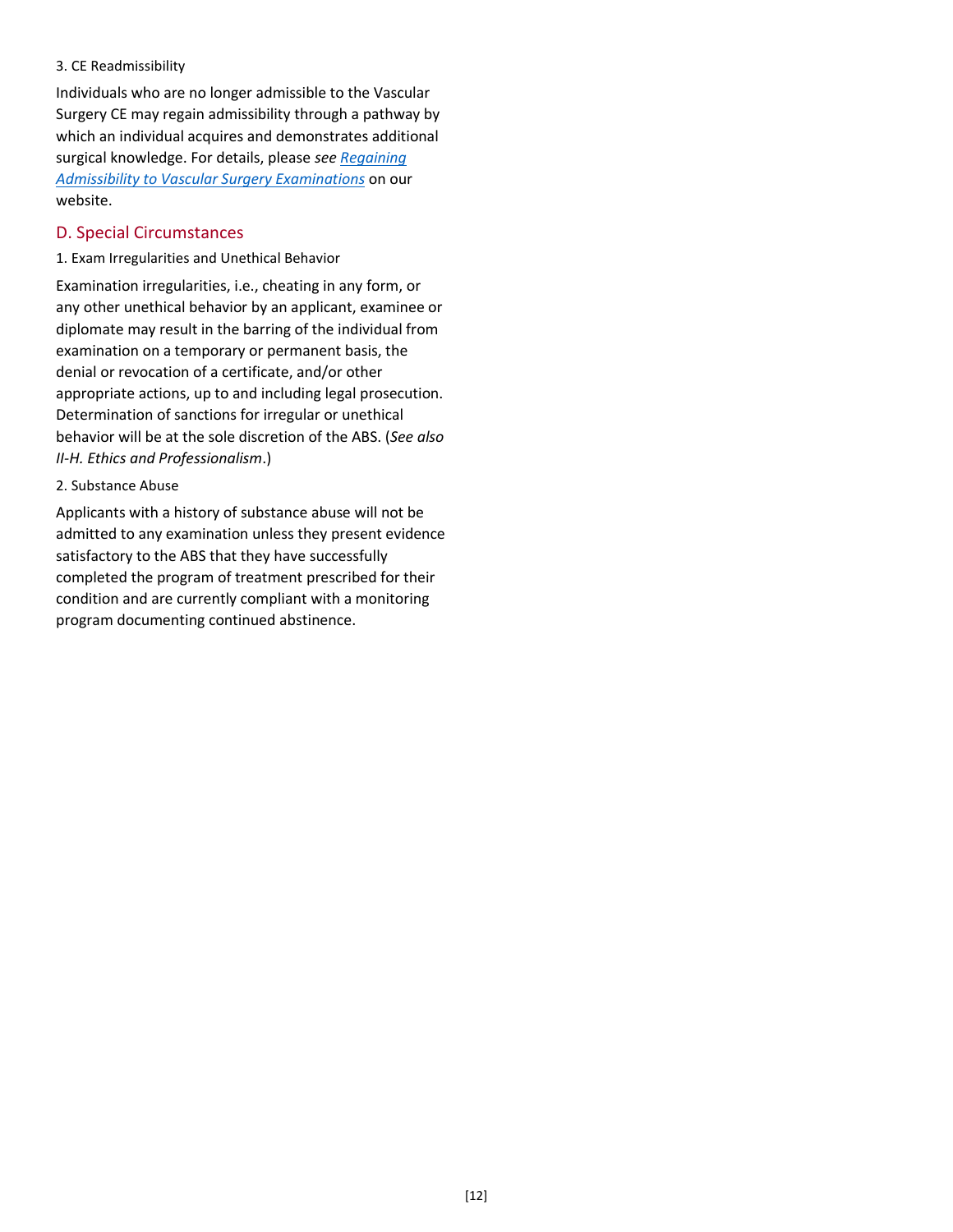# <span id="page-12-0"></span>IV. ISSUANCE OF CERTIFICATES AND CONTINUOUS CERTIFICATION

A candidate who has met all requirements and successfully completed the Vascular Surgery Qualifying and Certifying Examinations will be deemed certified in vascular surgery and issued a certificate, signed by ABS and VSB-ABS officers, attesting to these qualifications.

Diplomates who certify or recertify after July 1, 2005, must participate in the ABS Continuous Certification Program to maintain their certification. The ABS reserves the right to change the requirements of Continuous Certification at any time.

# <span id="page-12-1"></span>A. Reporting of Status

The ABS considers the personal information and examination record of an applicant or diplomate to be private and confidential. When an inquiry is received regarding an individual's status with the ABS, a general statement is provided indicating the person's current situation as pertains to ABS certification, along with his or her certification history. Please note that any certificate obtained after September 2018 will not include an expiration date.

The ABS will report an individual's status as either *Certified* or *Not Certified*. In certain cases, one of the following descriptions may also be reported: *In the Examination Process*, *Clinically Inactive*, *Retired in Good Standing*, *Suspended*, *Probation* or *Revoked*.

The ABS will also report whether a diplomate enrolled in Continuous Certification is meeting the program's requirements. Please refer to the *[Public Reporting of](http://www.absurgery.org/default.jsp?policyreportstatus)  [Status](http://www.absurgery.org/default.jsp?policyreportstatus)* on the ABS website for definitions of the above terms.

Individuals may describe themselves as certified by the ABS or as an ABS diplomate only when they hold a current ABS certificate. Those whose certificates have expired will be considered not certified. A surgeon's status may be verified through *[Check a Certification](https://www.absurgery.org/app.jsp?type=vc&id=27)* on our website.

The ABS supplies biographical and demographic data on diplomates to the ABMS for its Directory of Board Certified Medical Specialists, which is available at *[www.certificationmatters.org](http://www.certificationmatters.org/)*. Upon certification, diplomates will be contacted by the ABMS and asked to specify which information they would like to appear in the directory. Diplomates will have their listings retained in the directory only if they maintain their certification according to the ABS Continuous Certification Program.

# <span id="page-12-2"></span>B. Continuous Certification

Continuous Certification is a program of ongoing professional development created by the ABS in conjunction with the ABMS and its other 23 member boards. It is intended to document to the public and the health care community the commitment of diplomates to lifelong learning and quality patient care.

The requirements of the ABS Continuous Certification Program are:

- *Professional Responsibility* A full and unrestricted medical license; hospital/surgical center privileges (if clinically active); professional references; operative experience report; and participation in a practice improvement activity.
- *Education and Assessment* Category 1 CME and selfassessment activities relevant to the surgeon's practice; and successful completion of an exam/assessment in the specialty.

There is also an annual fee due upon registration for the first assessment, two years after initial certification. Surgeons certified by the ABS are required to participate in Continuous Certification to maintain all ABS certificates they hold. Please refer to *[Continuous Certification](http://www.absurgery.org/default.jsp?exam-moc)* on our website for more details.

# <span id="page-12-3"></span>C. Revocation of Certificate

Certification by the American Board of Surgery may be subject to sanction such as revocation or suspension at any time that the directors shall determine, in their sole judgment, that the diplomate holding the certification was in some respect not properly qualified to receive it or is no longer properly qualified to retain it.

The directors of the VSB-ABS may consider sanction for just and sufficient reason, including, but not limited to, any of the following:

- The diplomate did not possess the necessary qualifications nor meet the requirements to receive certification at the time it was issued; falsified any part of the application or other required documentation; participated in any form of examination irregularities; or made any material misstatement or omission to the ABS, whether or not the ABS knew of such deficiencies at the time.
- The diplomate engaged in the unauthorized disclosure, publication, reproduction or transmission of ABS examination content, or had knowledge of such activity and failed to report it to the ABS.
- The diplomate misrepresented his or her status with regard to board certification, including any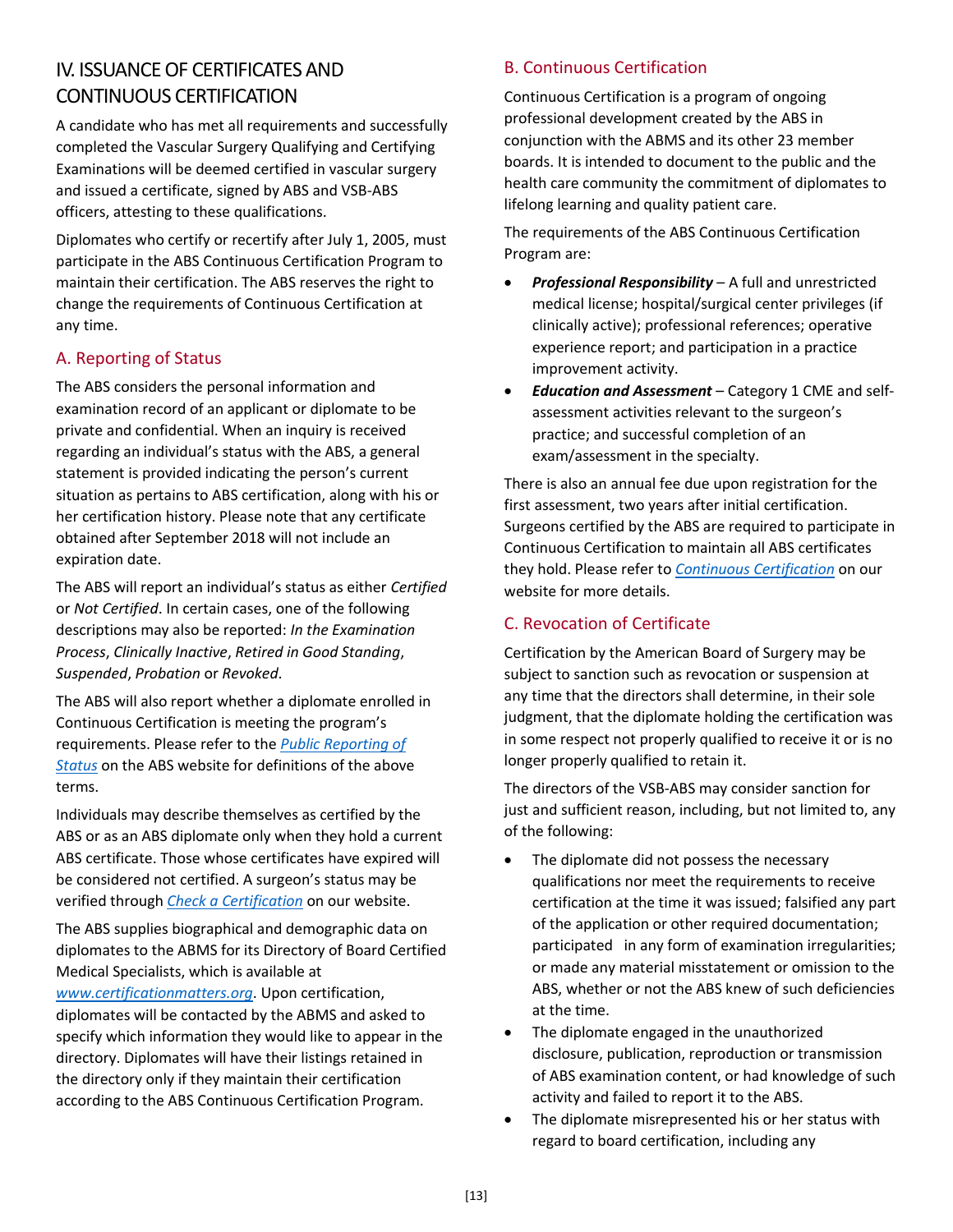misstatement of fact about being board certified in any specialty or subspecialty.

- The diplomate engaged in conduct resulting in a revocation, suspension, qualification or other limitation of his or her license to practice medicine in any jurisdiction and/or failed to inform the ABS of the license restriction.
- The diplomate engaged in conduct resulting in the expulsion, suspension, disqualification or other limitation from membership in a local, regional, national or other organization of his or her professional peers.
- The diplomate engaged in conduct resulting in revocation, suspension or other limitation on his or her privileges to practice surgery in a health care organization.
- The diplomate failed to respond to inquiries from the ABS regarding his or her credentials, or to participate in investigations conducted by the board.
- The diplomate failed to provide an acceptable level of care or demonstrate sufficient competence and technical proficiency in the treatment of patients.
- The diplomate failed to maintain ethical, professional and moral standards acceptable to the ABS.

The holder of a revoked or suspended certificate will be given written notice of the reasons for its sanction by express letter carrier (e.g., FedEx) to the last address that the holder has provided to the ABS. Sanction is final upon mailing of the notification.

Upon revocation of certification, the holder's status will be changed to *Not Certified* and the holder will be required to return the certificate to the ABS office.

Individuals may appeal the decision to revoke or suspend a certificate by complying with the ABS *[Reconsideration and](http://www.absurgery.org/default.jsp?policyappeals)  [Appeals Policy](http://www.absurgery.org/default.jsp?policyappeals)*. A request for reconsideration, the first step, must be made in writing to the ABS office within 90 days of receipt of notice from the ABS of the action in question.

Should the circumstances that justified the revocation of certification be corrected, the directors of the ABS at their sole discretion may reinstate the certificate after appropriate review of the individual's licensure and performance using the same standards as applied to applicants for certification, and following fulfillment by the individual of requirements for certification or recertification as previously determined by the ABS.

Requirements for certificate reinstatement will be determined by the ABS on a case-by-case basis in parallel with the type and severity of the original infraction, up to and including complete repetition of the initial

certification process. Individuals who have had their certification revoked or suspended and then restored, regardless of their initial certification status or prior dates of certification, will be required to take and pass the next examination to reinstate their certification. Upon passing the examination, they will be awarded a new, time-limited certificate and enrolled in the ABS Continuous Certification Program.